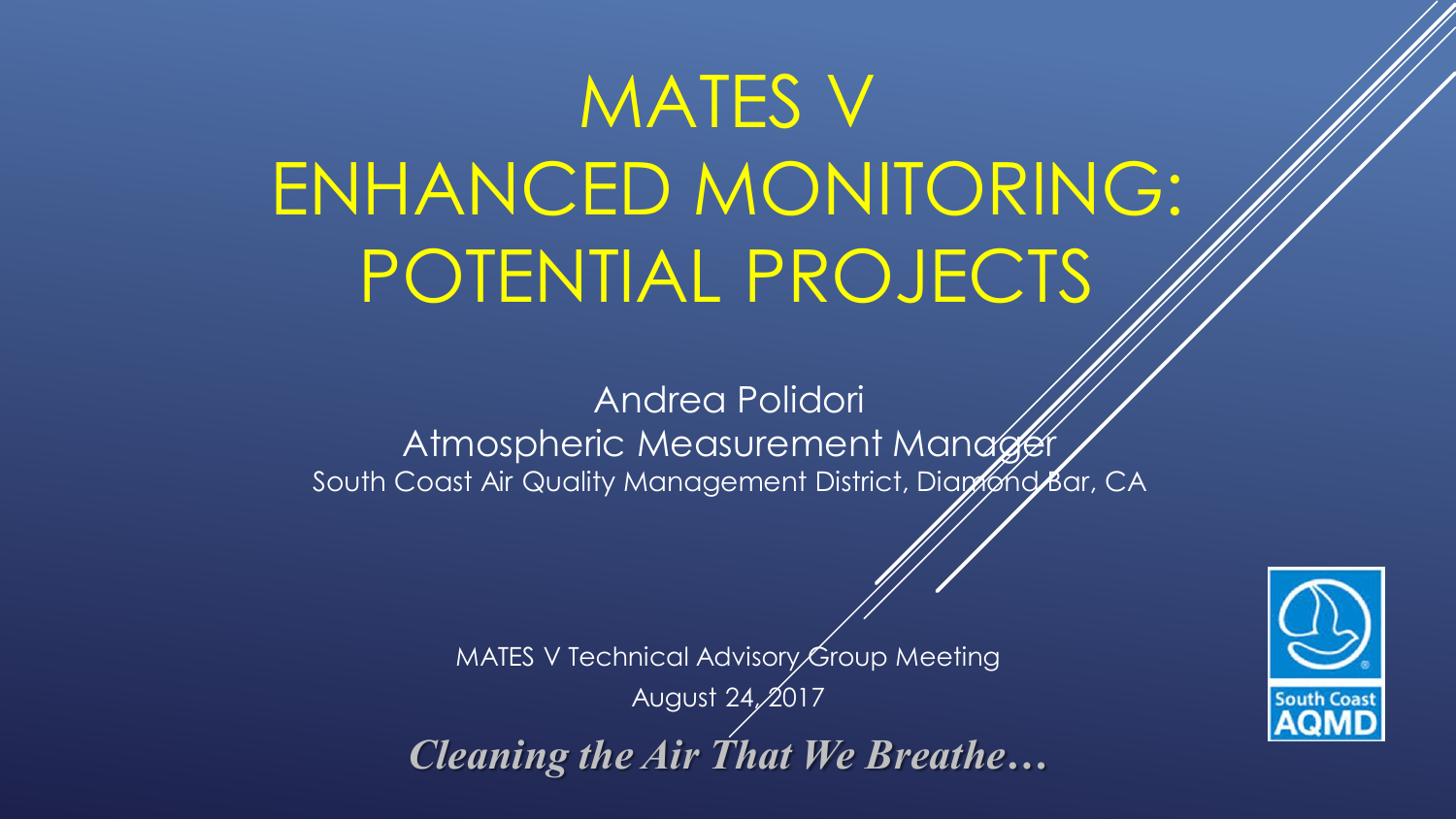

### MOTIVATION



- Measurements conducted in September 2015 by multiple vendors suggest that fugitive VOC emissions from SCAB refineries may be underestimated (2015 Fluxsense report)
- Incorporate enhanced monitoring of communities adjacent to refineries into MATES V framework
	- $\triangleright$  Mobile monitoring to measure local-scale gradients
	- Fenceline monitoring at SCAB refineries to identify potential leaks and better characterize emissions
	- ▶ Work with communities on air quality
- **Lessons learned would assist with future monitoring efforts**

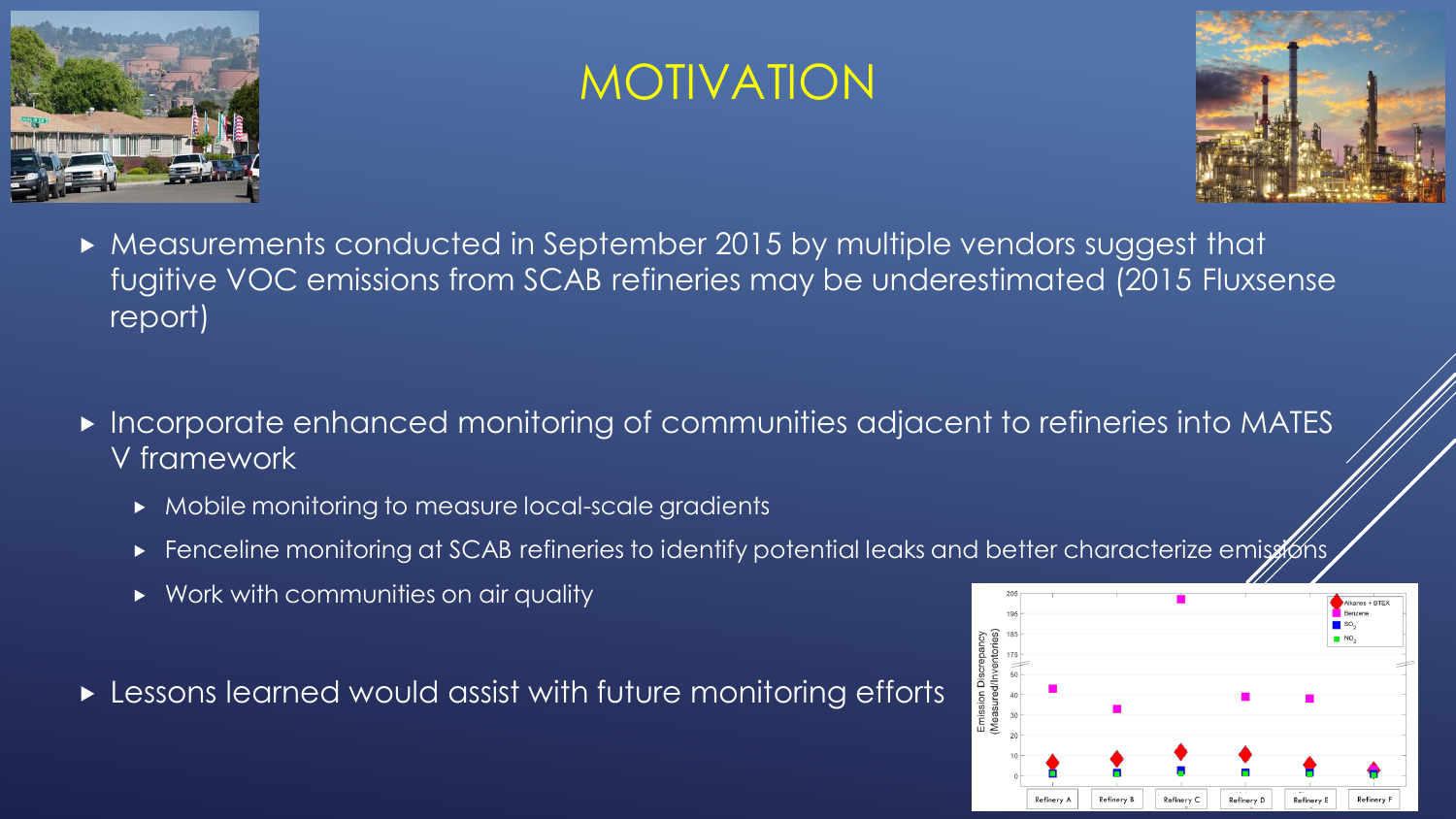### MOBILE COMMUNITY SURVEYS (FLUXSENSE)

- **Mobile laboratory equipped with optical remote** sensing and in-situ optical instruments:
	- **EXECONCENTED MANUS** CONCENTRATION MANUS
		- **BTEX by UV-DOAS White cell**
		- ▶ VOC's MeFTIR cell
	- **Emission flux measurements** 
		- ▶ VOC's by Solar Occultation Flux (SOF)
		- $\blacktriangleright$  HCHO, NO<sub>2</sub>, SO<sub>2</sub> by DOAS
		- ▶ BTEX, CH4, NH3 by combining SOF and UV-DOAS



#### *Example of plume detection at a refinery*



#### **Example of benzene concertation mappi**

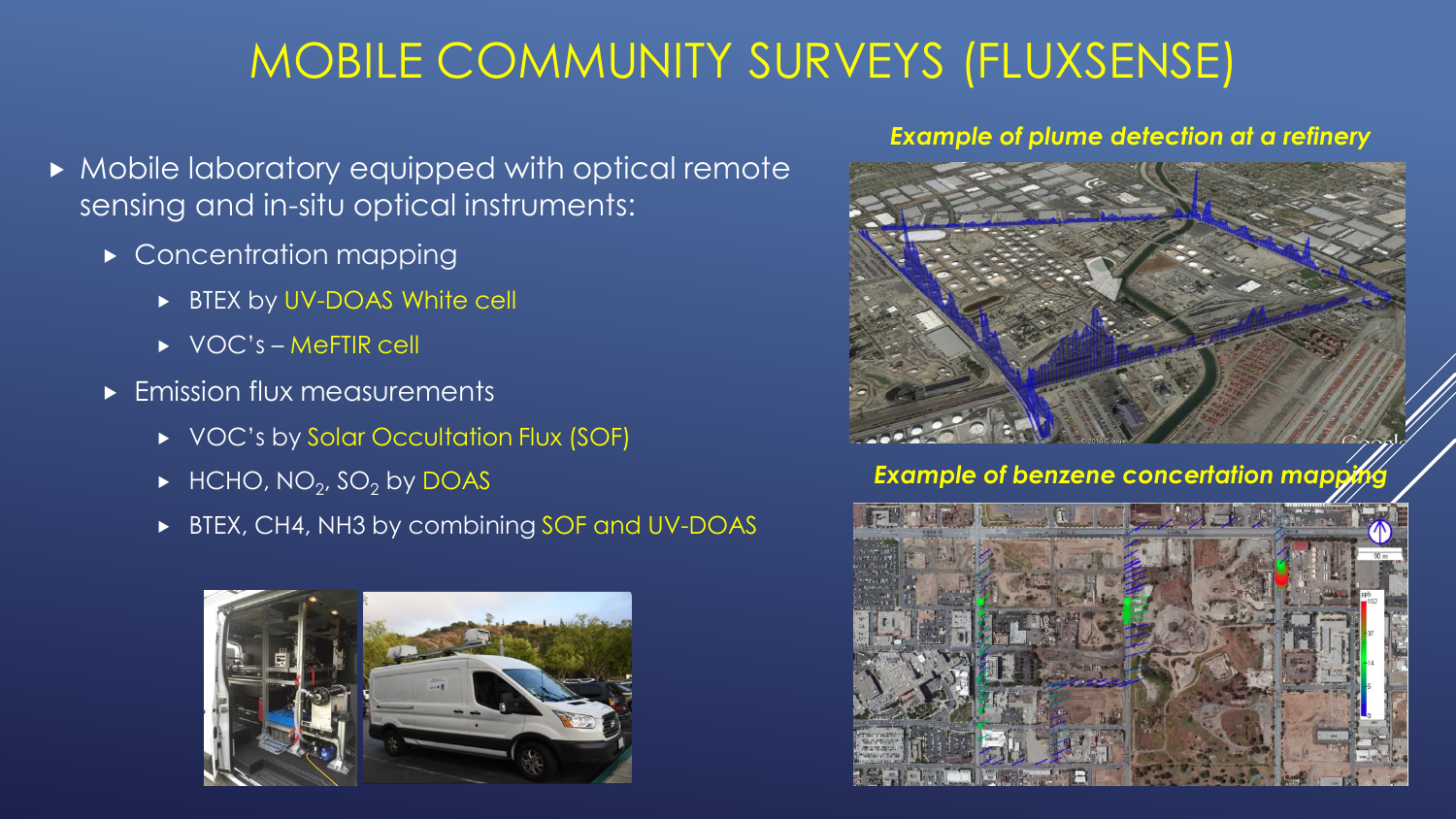# MOBILE COMMUNITY SURVEYS (FLUXSENSE)

- Proposed use within MATES V
	- Guide placement of other monitors
	- **EX Characterize refinery emissions and identify leaks**
	- **Conduct periodic community surveys** 
		- $\blacktriangleright$  Identify hot-spots
		- Provide insights on small-scale gradients



#### *Example of plume detection at a refinery*



#### **Example of benzene concertation mappi**

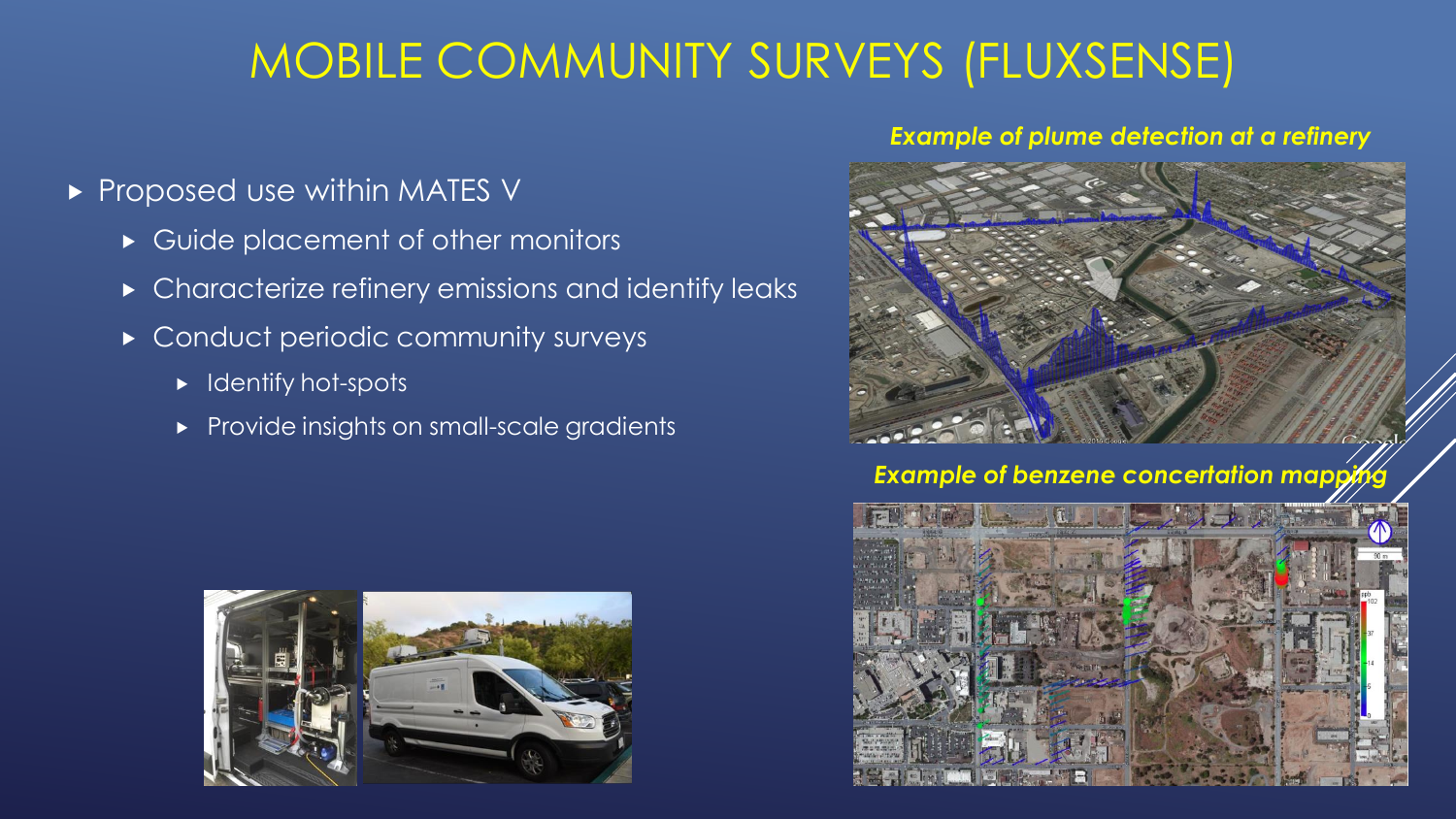# AIRBORNE OPTICAL REMOTE SENSING (AEROSPACE)

#### Aerospace Corporation's Hyperspectral Thermal-Infrared Imaging

- ▶ Developed over the past 20+ years
- Airborne "Mako" and "SEBASS" hyperspectral images
- **Large area coverage** 
	- $\triangleright$  20 km<sup>2</sup> / min (at 2-m GSD) from 12,500 ft (3.8 km) AGL
	- Suitable for regional-scale surveying
	- Multiple compounds detected simultaneously



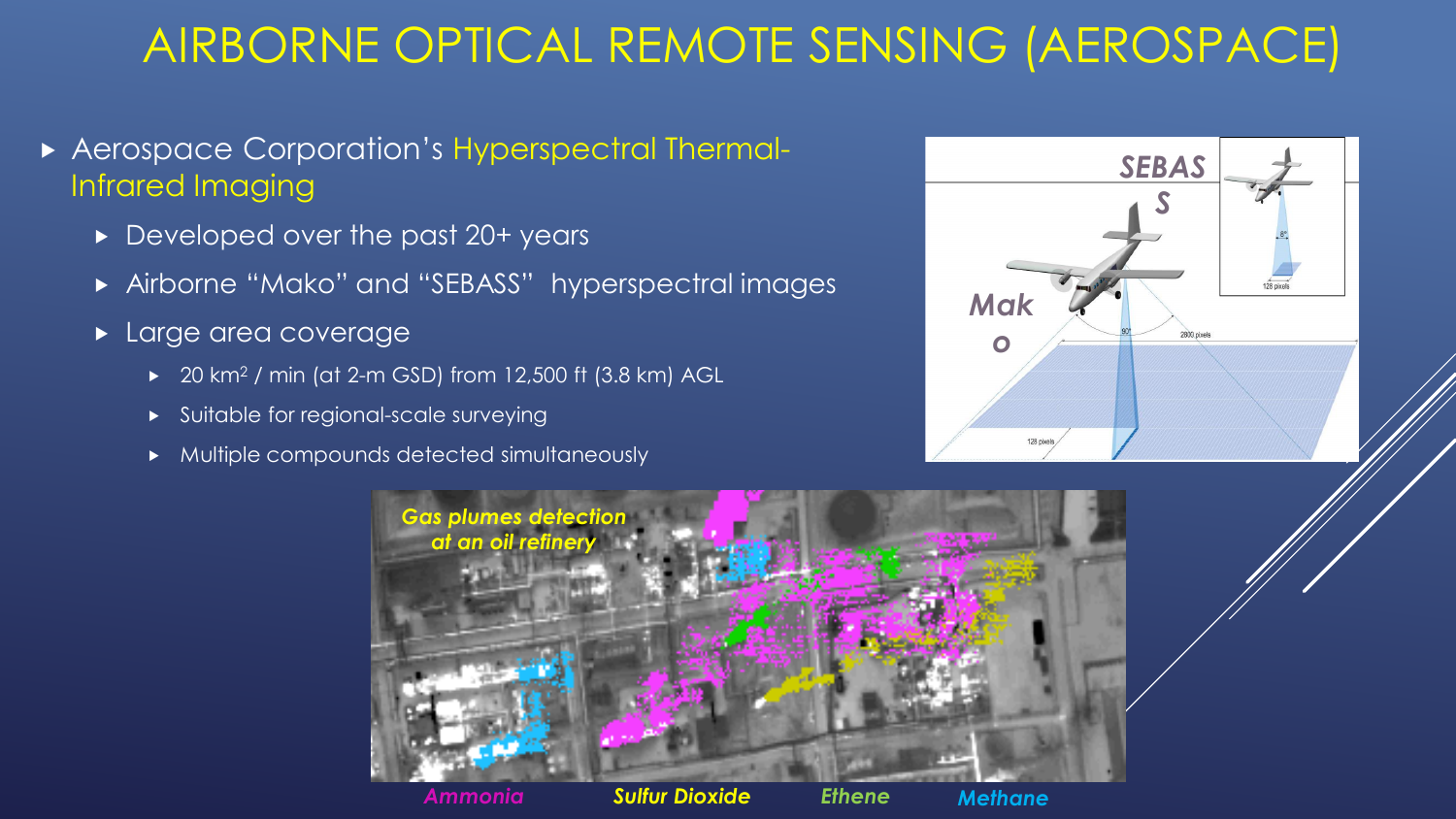# AIRBORNE OPTICAL REMOTE SENSING (AEROSPACE)

### Proposed use within MATES V

- Periodic aerial surveys of the SCAB to:
	- $\blacktriangleright$  Identify potential emission sources
	- Aid selection of locations for enhanced monitoring
- Analysis of historical measurements over the SCAB



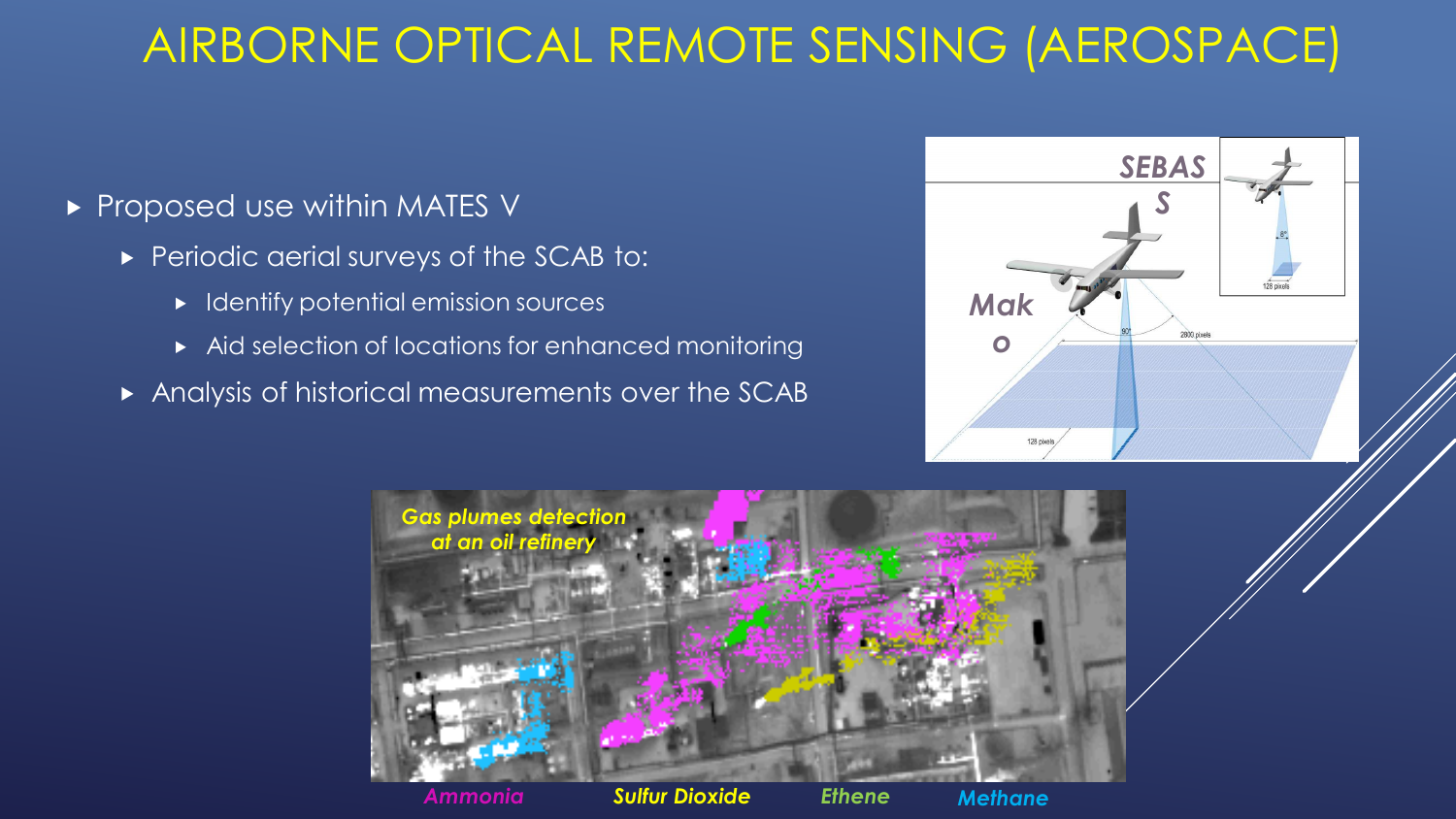# OPTICAL TENT (UCLA)

#### ▶ Develop / deploy an optical tent at one SCAB refinery

- ► Use of elevated Long Path DOAS and UV LED light source
- Pollutants detected: BTEX and other aromatic hydrocarbons, HCHO, and SO2
- ▶ Continuous (24/7) operation
- ▶ Real-time feedback for facility operator(s)
- ▶ Community alarms for accidental releases
- Successfully deployed in Houston, TX, during 2015 BEE-TEX study
	- BTEX measurements over residential area near a refinery
- *Requires approval from / collaboration with a refinery*

#### *Conceptual illustration of an optical tent*



#### **BEE-TEX 2015 measurement setup**

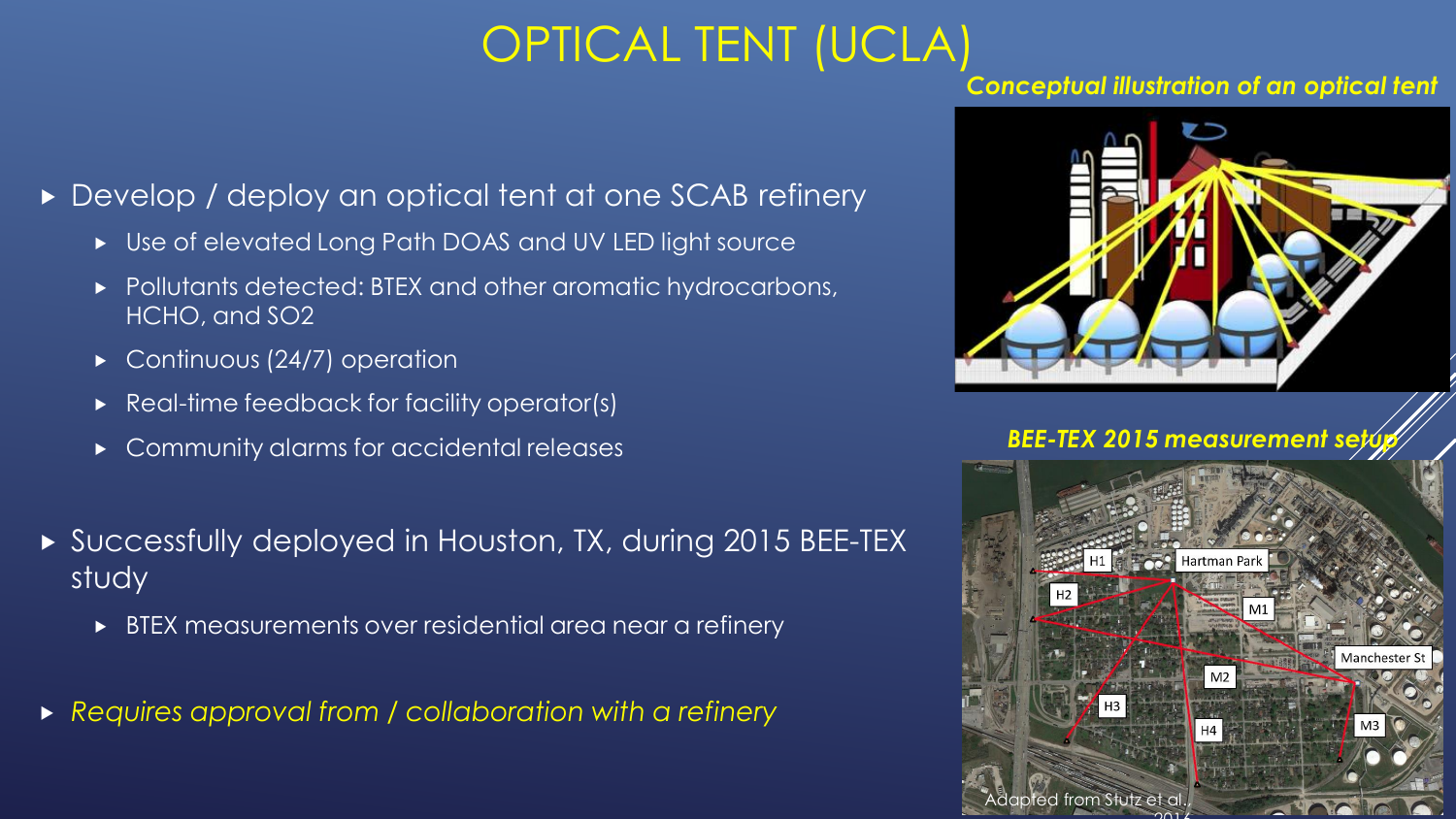### COMMUNITY DEPLOYMENT OF "LOW-COST" SENSORS

### ▶ Work with community members to deploy "low-cost" sensors

- ► EPA STAR grant: 500+ sensors for PM2.5/10, O3, NOx, T, RH
- Community scale grant: prototype sensors for VOCs, PM, and winds
	- Apply dispersion models to identify sources
- $\triangleright$  Incorporate data from other monitoring network(s)

### ▶ Qsense cloud

- "Cloud Calibration" methods to address "low-cost" sensor limitations
- Navigate geospatial and temporal data on dedicated website
- Centralize data from multiple air monitoring devices